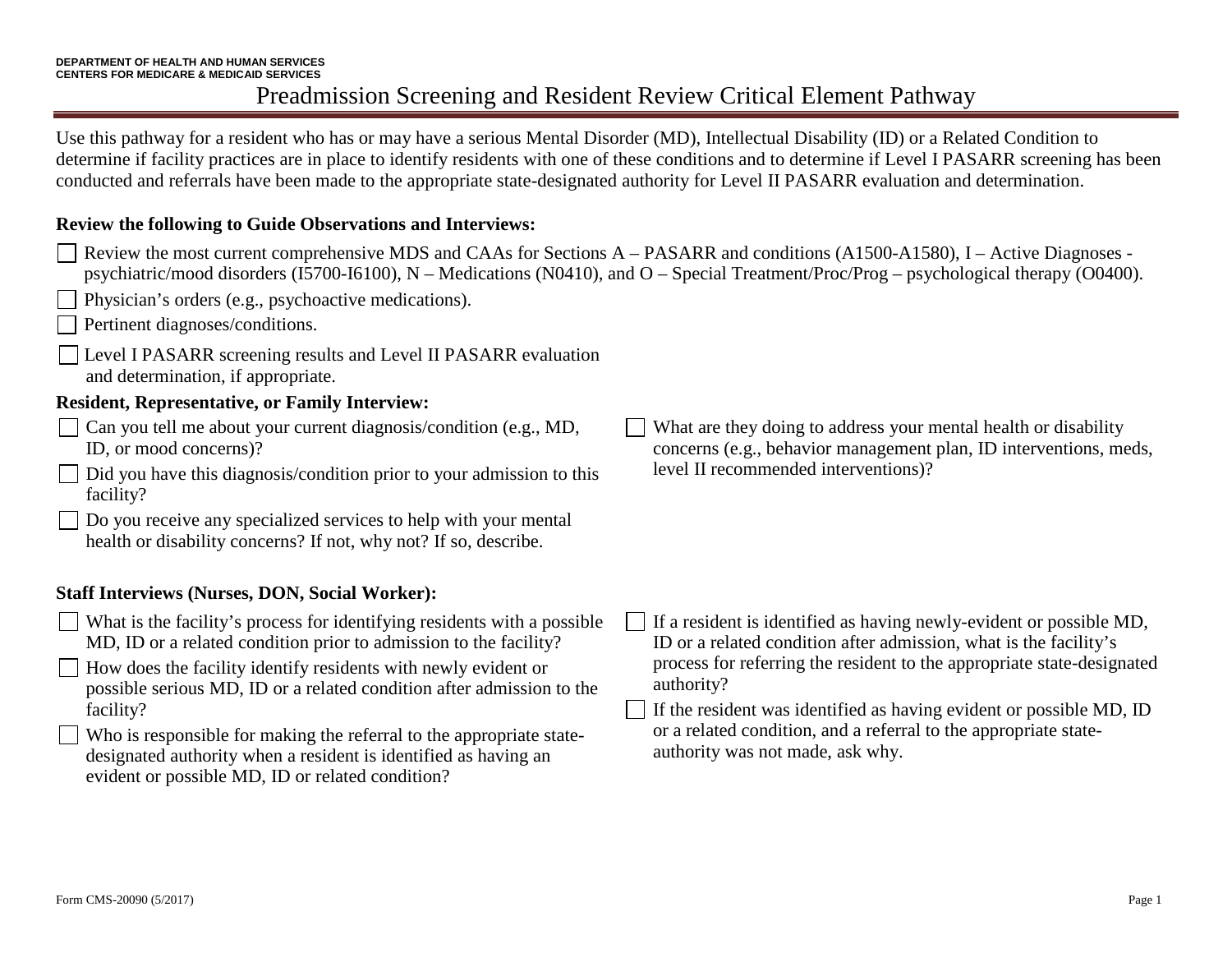#### **Record Review:**

| $\Box$ Did the resident have an MD, ID or related condition at the time of<br>admission or was the condition identified after admission?<br>$\vert$ Was a Level I screen for possible MD, ID or a related condition<br>completed prior to admission OR if the resident was expected to be<br>in the facility less than 30 days and remained in the facility more than<br>30 days (as allowed by the State) was a Level 1 screen performed?<br>$\Box$ If the Level I screening process identified evident or possible MD, ID<br>or a related condition, was a referral made to appropriate state-<br>designated authority for Level II PASARR evaluation and<br>determination?<br>Review facility policies and procedures regarding Level I screening<br>(e.g., the criteria that would require a Level II evaluation) and<br>referral for Level II PASARR evaluation and determination.<br>If a Level II evaluation should have been done but wasn't, what<br>mental health or disability services are being provided (e.g., social<br>service interactions or counseling)? [If concerns are identified,<br>initiate the Behavior pathway. | Was there a "significant change" in the resident's condition (i.e., a<br>decline in the resident's status that will not normally resolve itself<br>without intervention by staff or by implementing standard disease-<br>related clinical interventions, is not self-limiting, and impacts more<br>than one area of health and requires IDT review, and/or revision of<br>the care plan)?<br>If yes, was a significant change in status assessment conducted<br>within 14 days of determining the change was significant?<br>If the significant change in status was related to a new or possible<br>MD, ID or related condition, did the facility notify the state-<br>designated mental health or ID authority timely?<br>Did the facility incorporate the recommendations from the PASARR<br>Level II determination and evaluation report into the resident's<br>assessment and care plan? |
|--------------------------------------------------------------------------------------------------------------------------------------------------------------------------------------------------------------------------------------------------------------------------------------------------------------------------------------------------------------------------------------------------------------------------------------------------------------------------------------------------------------------------------------------------------------------------------------------------------------------------------------------------------------------------------------------------------------------------------------------------------------------------------------------------------------------------------------------------------------------------------------------------------------------------------------------------------------------------------------------------------------------------------------------------------------------------------------------------------------------------------------------|-----------------------------------------------------------------------------------------------------------------------------------------------------------------------------------------------------------------------------------------------------------------------------------------------------------------------------------------------------------------------------------------------------------------------------------------------------------------------------------------------------------------------------------------------------------------------------------------------------------------------------------------------------------------------------------------------------------------------------------------------------------------------------------------------------------------------------------------------------------------------------------------------|
|--------------------------------------------------------------------------------------------------------------------------------------------------------------------------------------------------------------------------------------------------------------------------------------------------------------------------------------------------------------------------------------------------------------------------------------------------------------------------------------------------------------------------------------------------------------------------------------------------------------------------------------------------------------------------------------------------------------------------------------------------------------------------------------------------------------------------------------------------------------------------------------------------------------------------------------------------------------------------------------------------------------------------------------------------------------------------------------------------------------------------------------------|-----------------------------------------------------------------------------------------------------------------------------------------------------------------------------------------------------------------------------------------------------------------------------------------------------------------------------------------------------------------------------------------------------------------------------------------------------------------------------------------------------------------------------------------------------------------------------------------------------------------------------------------------------------------------------------------------------------------------------------------------------------------------------------------------------------------------------------------------------------------------------------------------|

### **Critical Elements Decisions:**

1) Is there evidence of Level I pre-screening of the resident to determine if the newly admitted resident had or may have had a MD, ID or a related condition prior to admission to the facility?

If No, cite F645

NA, the resident entered the facility as an exception (an exempted hospital discharge), in accordance with the State PASARR process, and has been in the facility less than 30 days.

2) If pre-admission screening of residents expected to be in the facility 30 days or less is not performed, in accordance with the State PASARR process, and the presumed short-stay resident was not screened prior to admission to the facility and remained in the facility longer than 30 days, did the facility screen the resident to determine if the resident had or may have had an MD, ID or a related condition? If No, cite F645

NA, Level I pre-screening of the resident was performed prior to admission to the facility or the resident was in the facility less than 30 days.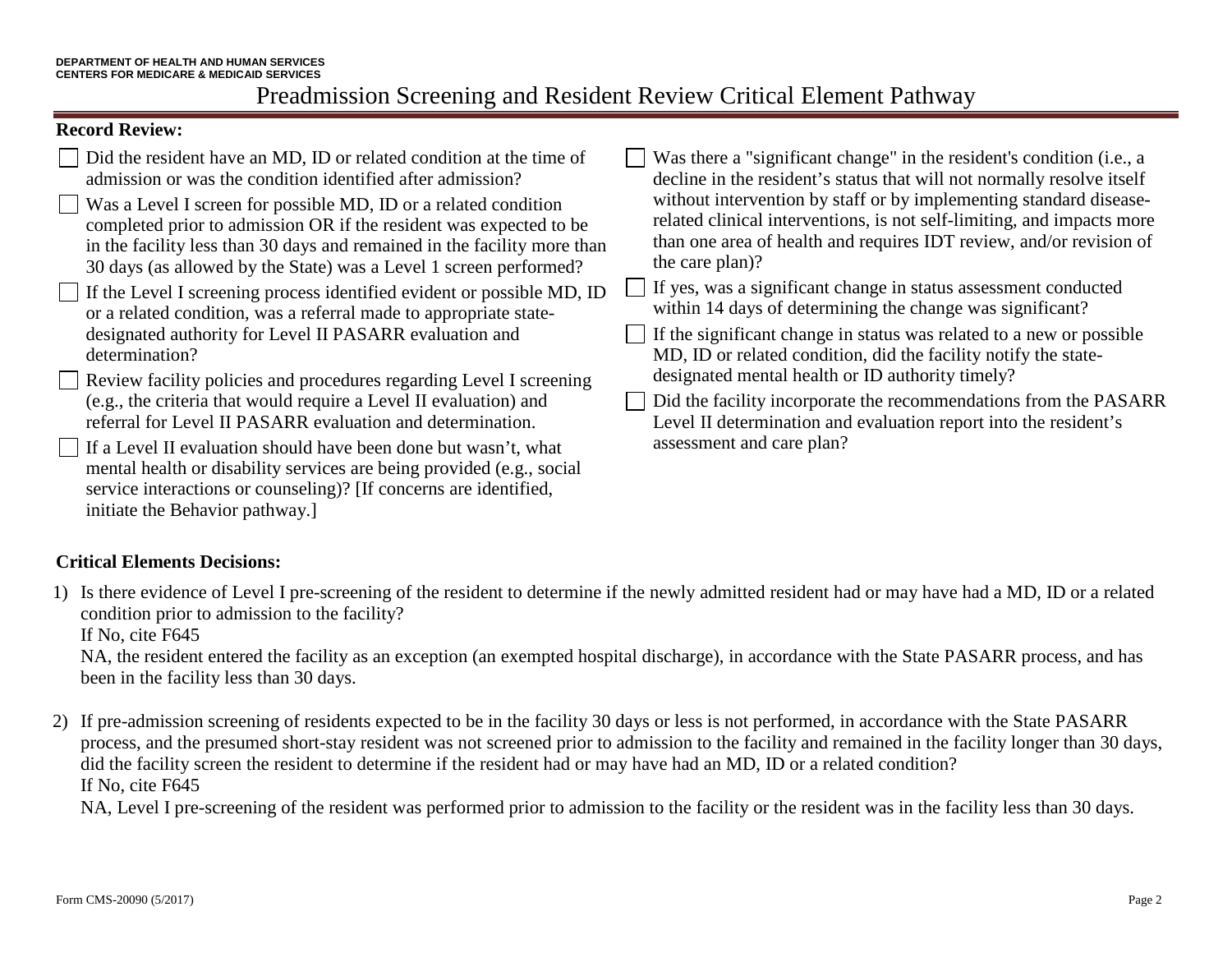- 3) If the Level I pre-screening of the resident, either prior to admission or within 30 days, in accordance with the state PASARR process, identified that the resident had or may have had an MD, ID or related condition, did the facility refer the resident to the appropriate state-designated authority for Level II PASARR evaluation and determination? If No, cite F645
- 4) For a resident who had a negative Level I pre-screen, who was later identified with newly evident or possible serious MD, ID or a related condition, did the facility refer the resident to the appropriate state-designated authority for Level II PASARR evaluation and determination? If No, cite F644

NA, the resident was not later identified with newly evident or possible serious MD, ID or a related condition.

5) For a resident with a Level II, did the facility coordinate assessments with the PASARR program by incorporating the recommendations from the PASARR level II determination and the PASARR evaluation report into the resident's assessment, care planning, and transitions of care? If No, cite F644

NA, the resident did not have a Level II.

- 6) If the resident's significant change in status was related to newly evident or possible MD, ID or related condition, did the facility notify the appropriate state-designated mental health or ID authority for a Level II evaluation as soon as the criteria indicative of a significant change in status was evident? If No, cite F644 NA, the resident did not have a signicant change in status related to newly evident or possible MD, ID or related condition.
- 7) Did the facility notify the state mental health authority or state intellectual disability authority, as applicable, promptly after a significant change in the mental or physical condition of a resident who has a mental disorder or intellectual disability for a review? If No, cite F646

NA, the resident did not have a signicant change in mental or physical condition.

8) For the newly admitted residents and if applicable based on the concern under investigation, did the facility develop and implement a baseline care plan within 48 hours of admission that included the minimum healthcare information necessary to properly care for the immediate needs of the resident? Did the resident and resident representative receive a written summary of the baseline care plan that he/she was able to understand? If No, cite F655

NA, the resident did not have an admission since the previous survey OR the care or service was not necessary to be included in a baseline care plan.